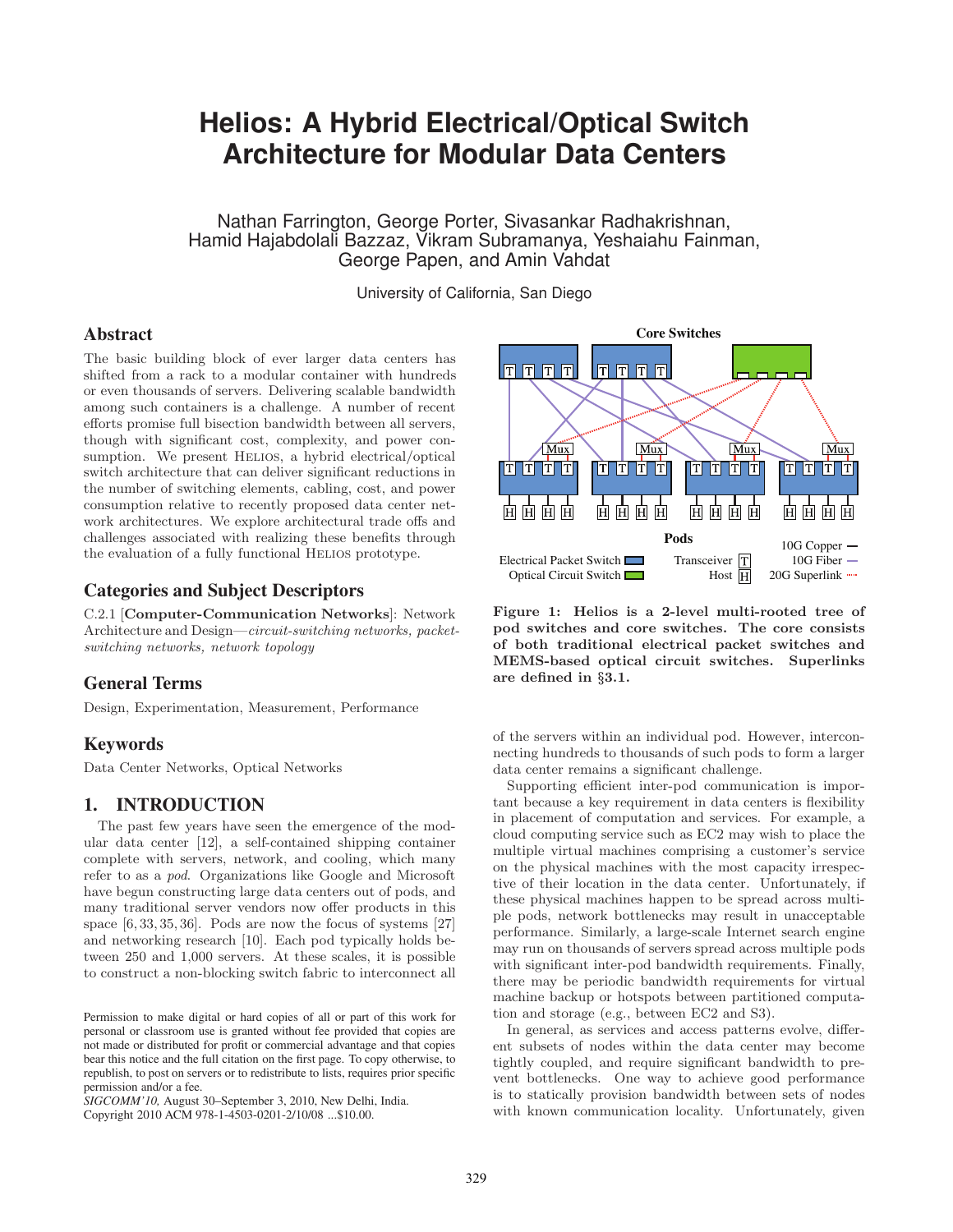current data center network architectures, the only way to provision required bandwidth between dynamically changing sets of nodes is to build a non-blocking switch fabric at the scale of an entire data center, with potentially hundreds of thousands of ports.

While recent proposals [1, 9–11] are capable of delivering this bandwidth, they introduce significant cost and complexity. Worse, full bisection bandwidth at the scale of an entire data center is rarely required, even though it is assumed to be the only way to deliver on-demand bandwidth between arbitrary hosts in the face of any localized congestion. One common approach to bring down networking cost and complexity is to reduce the capacity of the inter-pod network by an oversubscription ratio and to then distribute this capacity evenly among all pods [32]. For a network oversubscribed by a factor of ten, there will be bandwidth bottlenecks if more than 10% of hosts in one pod wish to communicate with hosts in a remote pod.

Optical circuit switching and wavelength division multiplexing (WDM) are promising technologies for more flexibly allocating bandwidth across the data center. A single optical port can carry many multiples of 10 Gb/s assuming that all traffic is traveling to the same destination. The key limitation is switching time, which can take as long as tens of milliseconds. Thus, it makes little sense to apply optical switching at the granularity of end hosts that transmit no faster than 10 Gb/s and that carry out bursty communication to a range of hosts. However, the pod-based design of the data center presents the opportunity to effectively leverage optical switching due to higher stability in the pod-level aggregated traffic demands. When there is a lot of burstiness of aggregated traffic demand between different pairs of pods, the number of circuits required to support this bursty communication in the data center would be prohibitive. Such bursty communication is better suited to electrical packet switching.

We thus propose HELIOS, a hybrid electrical/optical data center switch architecture capable of effectively combining the benefits of both technologies, and delivering the same performance as a fully-provisioned packet-switched network for many workloads but at significantly less cost, less complexity (number of cables, footprint, labor), and less power consumption. Helios identifies the subset of traffic best suited to circuit switching and dynamically reconfigures the network topology at runtime based on shifting communication patterns. HELIOS requires no modifications to end hosts and only straightforward software modifications to switches. Further, the electrical and optical interconnects in the core array can be assembled from existing commercial products.

We have completed a fully functional HELIOS prototype using commercial 10 GigE packet switches and MEMS-based optical circuit switches. In §2, we describe how copper links are no longer viable for 10 Gb/s links beyond interconnect distances of 10 m. This gap must be filled by optical interconnects, with new trade offs and opportunities. In §3, we extrapolate HELIOS to a large-scale deployment and find an opportunity for significant benefits, e.g., up to a factor of 3 reduction in cost, a factor of 6 reduction in complexity, and a factor of 9 reduction in power consumption. In §4, we describe a control algorithm for measuring and estimating the actual pod-level traffic demands and computing the optimal topology for these demands, irrespective of the current network topology and the challenges it imposes on

demand estimation. In §5, we find that the appropriate mix of optical and electrical switches depends not only on the volume of communication but on the specific communication patterns. And in §6, we describe the insights we gained from building HELIOS.

## **2. BACKGROUND AND MOTIVATION**

In this section we discuss the problem of oversubscription, and how existing data center network architectures can only solve that problem through over-provisioning, i.e., providing enough bisection bandwidth for the worst case, not the common case. Then we discuss the technologies such as optical circuit switches and wavelength division multiplexing that make Helios possible.

## **2.1 The Oversubscription Problem**

To make our discussion concrete, we first consider the architecture of a large scale data center built from pods. Each pod has 1,024 servers and each server has a 10 GigE NIC. We assume that the task of interconnecting individual servers within a pod is largely solved with existing [37] and soonto-be-released dense 10 GigE switches. A number of vendors are releasing commodity 64-port 10 GigE switches on a chip at price points in the hundreds of dollars per chip. Laying these chips out in a fully-connected mesh [8, 30] makes it possible to build a non-oversubscribed modular pod switch with 1,024 10 GigE server-facing ports and 1,024 10 GigE uplinks for communication to other pods, by way of a core switching layer. Bandwidth through the core may be limited by some oversubscription ratio.

A number of recent architectures [1,9–11] can be employed to provide full bisection bandwidth among all hosts, with an oversubscription ratio of 1. For instance, a core switching layer consisting of 1,024 64-port 10 GigE switches could provide non-blocking bandwidth (655 Tb/sec) among 64 pods (each with 1,024 10 GigE uplinks) using 65,536 physical wires between the 64 pods and the core switching layer. The cost and complexity of deploying such a core switching layer and the relatively rare need for aggregate bandwidth at this scale often leads to oversubscribed networks. In our running example, a pod switch with 100 10 GigE uplinks would mean that server communication would be oversubscribed by a factor of 10, leading to 1 Gb/sec for worst-case communication patterns. One recent study of data center network deployments claimed an oversubscription ratio of 240 for GigE-connected end hosts [9].

There is an interesting subtlety regarding fully provisioned inter-pod data center network topologies. It can be claimed that provisioning full bandwidth for arbitrary all-to-all communication patterns at the scale of tens of thousands of servers is typically an overkill since not many applications run at such scale or have such continuous communication requirements. However, it is worth noting that a fully provisioned large-scale topology is required to support localized bursts of communication even between two pods as long as the set of inter-communicating pods is not fixed. In our example data center with an oversubscription ratio of 10, the topology as a whole may support 65 Tb/s of global bisection bandwidth. However, if at a particular point in time, all hosts within a pod wish to communicate with hosts in remote pods, they would be limited to 1 Tb/s of aggregate bandwidth even when there is no other communication anywhere else in the data center.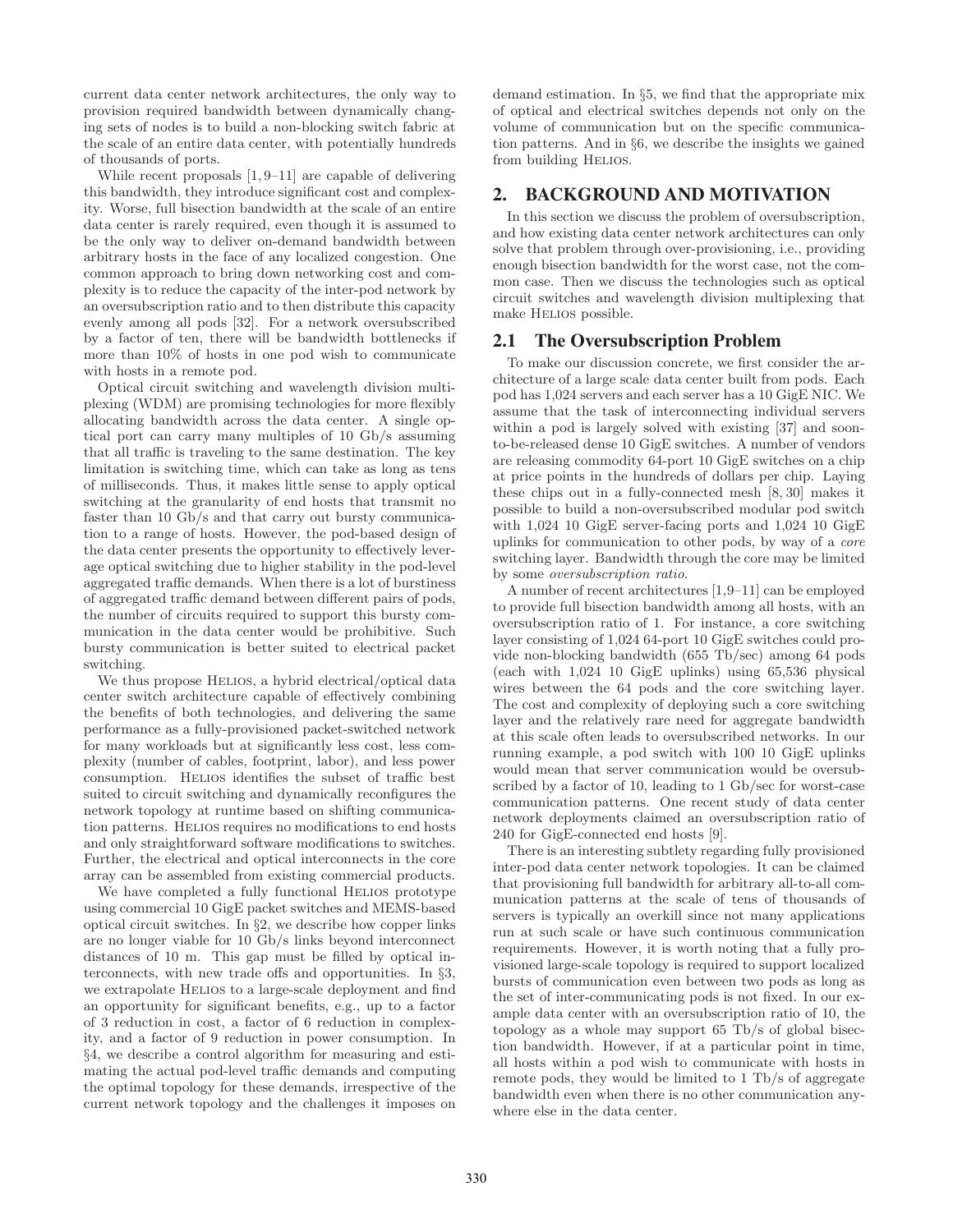The key observation is that the available bisection bandwidth is inflexible. It cannot be allocated to the points in the data center that would most benefit from it, since it is fixed to a pre-defined topology. While supporting arbitrary all-toall communication may not be required, supporting bursty inter-pod communication requires a non-blocking topology using traditional techniques. This results in a dilemma: unfortunately, network designers must pay for the expense and complexity of a non-blocking topology despite the fact that vast, though dynamically changing, portions of the topology will sit idle if the network designer wishes to prevent localized bottlenecks.

The goal of our work is to address this dilemma. Rather than provision for the worst case communication requirements, we wish to enable a pool of available bandwidth to be allocated when and where it is required based on dynamically changing communication patterns. As an interesting side effect, we find that the technologies we leverage can deliver even full bisection bandwidth at significantly lower cost, complexity, and energy than existing data center interconnect technologies as long as one is willing to make certain assumptions about stability in communication patterns.

## **2.2 Enabling Technologies**

#### *The Trend of Optics in the Data Center.*

The electronics industry has standardized on silicon as their common substrate, meaning that many VLSI fabs are optimized for manufacturing Si-based semiconductors [34]. Unfortunately for optics, it is not currently possible to fabricate many important optical devices, such as lasers and photodetectors, using only Si. Optics have traditionally used more exotic group III-V compounds like GaAs and group III-V quaternary semiconductor alloys like InGaAsP [21]. These materials are more expensive to process, primarily because they cannot piggyback on the economies of scale present in the electronics market.

Transceivers for copper cables are Si-based semiconductors, and are ideal for short-reach interconnects. However, the definition of "short" has been trending downward over time. There is a fundamental trade off between the length of a copper cable and available bandwidth for a given power budget [15]. For 10 GigE, this "power wall" limits links to approximately 10 m. Longer cables are possible, though power can exceed 6 W/port, unsustainable in large-scale data centers. Fortunately, 10 m corresponds to the distance between a host and its pod switch. So for the short-term, we assume all host links inside of a pod will be copper.

Large data centers require a significant number of long links to interconnect pods, making it essential to use optical interconnects. Unfortunately, optical transceivers are much more expensive than copper transceivers. For example, an SFP+ 10 GigE optical transceiver can cost up to \$200, compared to about \$10 for a comparable copper transceiver. This high cost is one factor limiting the scalability and performance of modern data centers. For the fully provisioned topology we have been considering, the 65,536 optical fibers between pods and core switches would incur a cost of \$26M just for the required 131,072 transceivers (not accounting for the switches or the complexity of managing such an interconnect). It is possible that volume manufacturing will drive down this price in the future, and emerging technologies such as silicon nanophotonics [26] may further

reduce cost by integrating optical components on standard Si substrates. Despite these industry trends, data center networking has reached a point where the use of optics is required, and not optional.

## *MEMS-based Optical Circuit Switching.*

A MEMS-based optical circuit switch (OCS) [24] is fundamentally different from an electrical packet switch. The OCS is a Layer  $0$  switch  $-$  it operates directly on light beams without decoding any packets. An OCS uses an  $N \times N$  crossbar of mirrors to direct a beam of light from any input port to any output port. The mirrors themselves are attached to tiny motors, each of which is approximately  $1 \text{ mm}^2$  [16]. An embedded control processor positions the mirrors to implement a particular connection matrix and accepts remote commands to reconfigure the mirrors into a new connection matrix. Mechanically repositioning the mirrors imposes a switching time, typically on the order of milliseconds [16].

Despite the switching-time disadvantage, an OCS possesses other attributes that prove advantageous in the data center. First, an OCS does not require transceivers since it does not convert between light and electricity. This provides significant cost savings compared to electrical packet switches. Second, an OCS uses significantly less power than an electrical packet switch. Our Glimmerglass OCS consumes 240 mW/port, whereas a 10 GigE switch such as the 48-port Arista 7148SW [30] consumes 12.5 W per port, in addition to the 1 W of power consumed by an SFP+ transceiver. Third, since an OCS does not process packets, it is data rate agnostic; as the data center is upgraded to 40 GigE and 100 GigE, the OCS need not be upgraded. Fourth, WDM (§2.2) can be used to switch an aggregate of channels simultaneously through a single port, whereas a packet switch would first have to demultiplex all of the channels and then switch each channel on an individual port.

Optical circuit switches have been commercially available for the past decade. Switches with as many as 320 ports [31] are commercially available, with as many as 1,000 ports being feasible. We assume an OCS cost of \$500/port and power consumption of 240 mW/port. As a point of comparison, the 48-port 10 GigE Arista 7148SX switch has a per-port cost of \$500. We summarize these values in Table 1.

#### *Wavelength Division Multiplexing.*

WDM is a technique to encode multiple non-interfering channels of information onto a single optical fiber simultaneously. WDM is used extensively in WAN networks to leverage available fiber given the cost of trenching new cables over long distances. WDM has traditionally not been used in data center networks where fiber links are shorter and the cost of deploying additional fiber is low.

Coarse WDM (CWDM) technology is less expensive than Dense WDM (DWDM) because it uses a wider channel spacing (20 nm channels across the 1270 nm - 1630 nm C-band). CWDM lasers do not require expensive temperature stabilization. However, there is little demand for CWDM transceivers because they are not compatible with erbium-doped fiber amplifiers used for long-haul communications [23]. Such amplification is not required for short data center distances. CWDM SFP+ modules are practically the same as "standard" 1310 nm SFP+ transceivers, except for a different color of laser. With sufficient volume, CWDM transceivers should also drop to about \$200.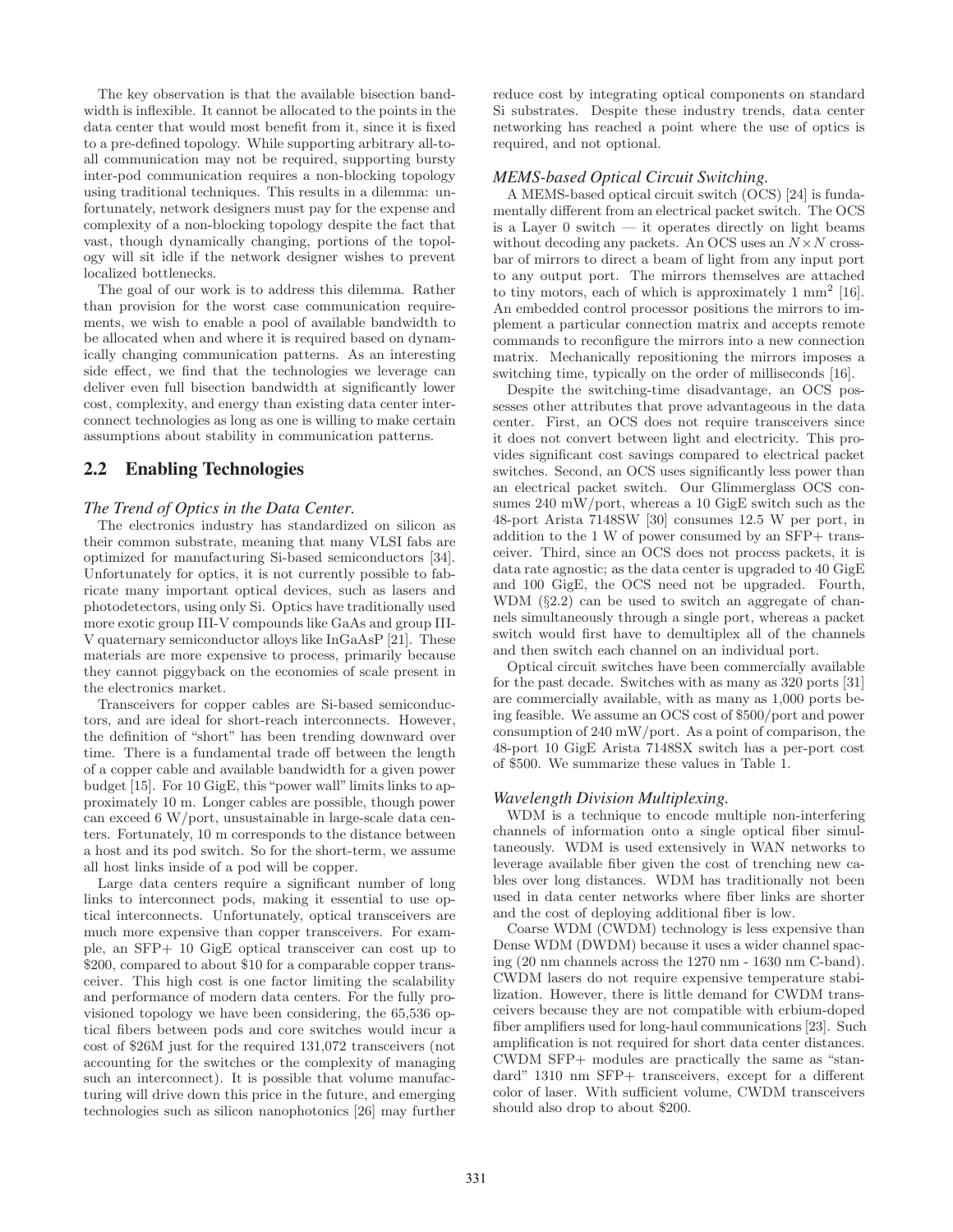| Component                | Cost  | Power    |
|--------------------------|-------|----------|
| Packet Switch Port       | \$500 | 12.5 W   |
| Circuit Switch Port      | \$500 | $0.24$ W |
| Transceiver $(w \leq 8)$ | \$200 | 1 W      |
| Transceiver $(w = 16)$   | \$400 | 1W       |
| Transceiver $(w = 32)$   | \$800 | 3.5 W    |
| Fiber                    |       |          |

Table 1: Cost and power consumption of data center networking components.

DWDM transceivers have a much narrower channel spacing (0.4 nm across the C-band) which allows for 40 independent channels. They are more expensive because narrow channels require temperature stabilization. Finisar and others are developing DWDM SFP+ modules. We estimate they would cost about \$800 in volume.

There are two major technology trends happening in optics. The CWDM and DWDM transceivers mentioned earlier use edge-emitting lasers. There also exists a competing technology called Vertical-Cavity Surface-Emitting Lasers (VCSELs) that are currently less expensive to manufacture and test. Prior research [4] has even demonstrated 4 CWDM channels using VCSELs, and 8 channels may be possible. If multiple channels could be integrated into a single chip, then the cost of deploying HELIOS might be lower than using edgeemitting laser technology. However, HELIOS is independent of technology choice and we leave exploration of dense transceiver integration to future work.

## **3. ARCHITECTURE**

In this section, we present a model of the HELIOS architecture and analyze cost, power, complexity, and ideal bisection bandwidth trade offs. Some relevant measures of complexity include the human management overhead, physical footprint, and the number of long interconnection cables for the switching infrastructure. Due to the distances involved, we assume that all inter-pod 10 GigE links are optical (§2.2).

## **3.1 Overview**

Fig. 1 shows a small example of the Helios architecture. Helios is a 2-level multi-rooted tree of pod switches and core switches. Core switches can be either electrical packet switches or optical circuit switches; the strengths of one type of switch compensate for the weaknesses of the other type. The circuit-switched portion handles baseline, slowly changing inter-pod communication. The packet-switched portion delivers all-to-all bandwidth for the bursty portion of interpod communication. The optimal mix is a trade off of cost, power consumption, complexity, and performance for a given set of workloads.

In Fig. 1, each pod has a number of hosts (labeled 'H") connected to the pod switch by short copper links. The pod switch contains a number of optical transceivers (labeled "T") to connect to the core switching array. In this example, half of the uplinks from each pod are connected to packet switches, each of which also requires an optical transceiver. The other half of uplinks from each pod switch pass through a passive optical multiplexer (labeled "M") before connecting to a single optical circuit switch. We call these superlinks, and in this example they carry 20G of capacity

 $(w = 2$  wavelengths). We refer to w as the size of a superlink and it is bounded by the number of WDM wavelengths supported by the underlying technology. In this paper we assume  $w \in 1, 2, 4, 8, 16, 32$ .

This example delivers full bisection bandwidth. However, we differentiate the bandwidth and say that 50% of the bisection bandwidth is shared between pods at packet timescales, and the remaining 50% is allocated to particular source-destination pod pairs, and can be reallocated on millisecond timescales. As long as a given workload has at least 50% of its inter-pod traffic changing over multi second timescales, it should work well with this particular mix of packet and circuit switches.

## **3.2 Simulation Study at Scale**

We sought to understand the behavior of a large HELIOS deployment. Specifically, we wanted to know the best allocation of packet switches and circuit switches. We also wanted to know the best choice of w for superlinks. In order to answer these questions, we created a simplified model of Helios and implemented a simulator and a traffic generator to analyze this model.

The simulator performs a static analysis, meaning that the circuit switch is set to a particular, fixed configuration for the duration of the simulation. In this way, the simulation results will predict a lower bound to the cost, power, and complexity savings of an actual Helios deployment that is able to change the circuit switch configuration at runtime to match the dynamically changing workload.

#### *3.2.1 Simplified Model of HELIOS*

The simplified topology model consists of  $N = 64$  pods, each with  $H = 1,024$  hosts. All core packet switches are combined into a single packet switch with a variable number of ports, P. The same is true for the circuit switch with C ports. Instead of dynamically shifting traffic between these two switches over time, we statically assign traffic to one switch or the other. P and C expand as needed to completely encompass the communication demands of the hosts. There will be communication patterns where  $C = 0$  is optimal (e.g., highly bursty, rapidly shifting traffic) and others where  $P = 0$  is optimal (e.g., all hosts in one pod communicate only with hosts in exactly one other pod). We wish to explore the space in between.

Table 1 shows the component costs. We list three different types of transceivers, showing the increase in cost for transceivers that support a greater number of wavelengths. The transceiver for  $w = 32$  is an XFP DWDM transceiver, which costs more and consumes more power than an SFP+, since there currently are no SFP+ DWDM transceivers.

We use a bijective traffic model which we define as follows: the number of flows a host transmits always equals the number of flows the host receives. Analysis would be complicated by non-bijective patterns since certain bottlenecks would be at end hosts rather than in the network. The traffic model consists of a variable called num\_dests, the maximum number of destination pods a given host can communicate with throughout the course of the simulation. For simplicity and to maximize burstiness, we assume that when hosts change the destinations that they send traffic to, they do so simultaneously. We vary num\_dests between 1 and N-1 and observe the effect on system cost, power consumption, and number of required switch ports.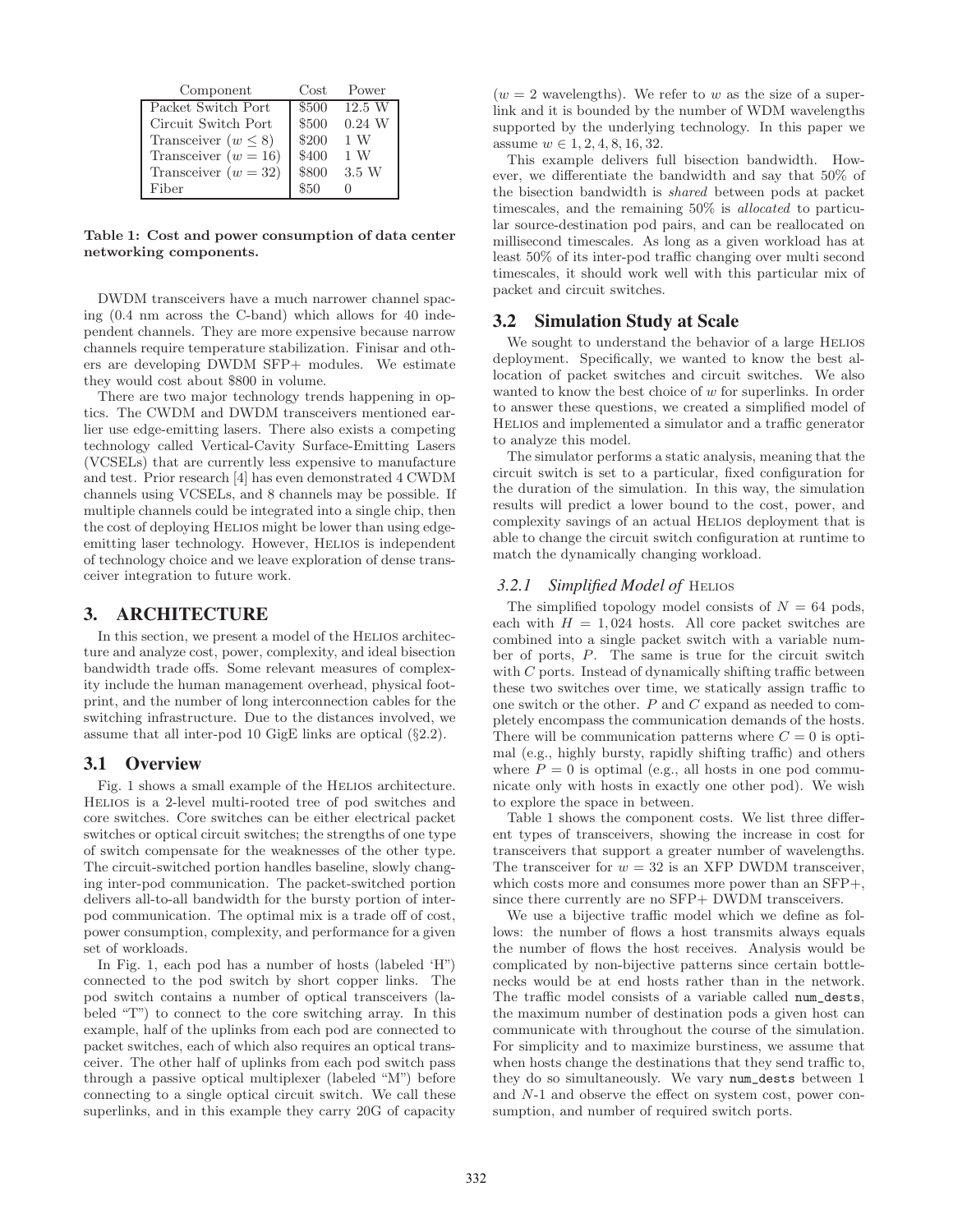

Figure 2: Simulation results comparing a traditional topology to a Helios-like system.

#### *3.2.2 Simulation Methodology*

We generate multiple communication patterns for all 63 values of num\_dests and simulate them across the 6 topologies corresponding to different values of  $w$ . We also consider a traditional entirely-electrical switch consisting of a sufficient number of 10 GigE ports to deliver non-blocking bandwidth among all pods.

For each communication pattern, we generate a matrix of functions,  $[f_{i,j}(t)]_{N\times N}$ , where the value of the function is the instantaneous number of flows that pod  $i$  is sending to pod  $j$ . For each  $f_{i,j}(t)$  over the simulation time interval  $t \in [0, T]$ , we record the minimum number of flows  $m_{i,j} = min_t(f_{i,j}(t))$ and allocate this number of ports to the core circuit switch. Our rationale is as follows.

Consider a single large electrical packet switch. Each pod switch connects to the packet switch using  $H$  links. However, since we know that pod i will always send at least  $m_{i,j}$  flows to pod j, we will not reduce the total bisection bandwidth by disconnecting  $m_{i,j}$  of pod i's physical links from the core packet switch and connecting them directly to pod j's transceivers. Since the circuit switch consumes less power and requires fewer transceivers and fibers, it is always advantageous to send this minimum traffic over the circuit switch (assuming equal cost per port). We repeat this process for every pair of pods for a total of  $M = \sum_{i=1}^{N} \sum_{j=1}^{N} m_{i,j}$ ports, transceivers, and fibers. We allocate the remaining  $(NH - M)$  links to the core packet switch.

#### *3.2.3 Simulation Results*

Fig. 2 shows the simulation results for varying the number of destination pods for the different values of  $w$  to see the impact on cost, power consumption, and number of switch ports. Cost necessarily reflects a snapshot in time and we include sample values to have a reasonable basis for comparison. We believe that the cost values are conservative.

We compare these results to a traditional architecture consisting entirely of electrical packet switches. Even without the ability to dynamically change the topology during runtime, our simulation results indicate a factor of three reduction in cost (\$40M savings) and a factor of 9 reduction in power consumption (800 kW savings). We also achieve a factor of 6.5 reduction in port count, or 55,000 fewer ports. Port count is a proxy for system complexity as fewer ports means less cables to interconnect, a smaller physical footprint for the switching infrastructure and less human management overhead.

Smaller values of num\_dests result in a more expensive implementation because of the wider variation between the maximum number of flows and the minimum number of flows in  $[f_{i,j}(t)]_{N\times N}$ . When num\_dests is large, these variations are minimized, reducing the number of links assigned to the more expensive core packet switch.

The parameter  $w$  influences cost both positively and negatively. Larger values of w reduce the number of fibers and core circuit switch ports, reducing cost. But larger values of w also lead to more *internal fragmentation*, which is unused capacity on a superlink resulting from insufficient demand. The effect of  $w$  on system cost is related to the number of flows between pods. In our configuration, between  $w = 4$ and  $w = 8$  was optimal.

Surprisingly, if communication is randomly distributed over a varying number of destination pods, even statically configuring a certain number of optical circuits can deliver bandwidth equal to a fully provisioned electric switch, but with significantly less cost, power, and complexity. Much of this benefit stems from our ability to aggregate traffic at the granularity of an entire pod. Certainly this simple analysis does not consider adversarial communication patterns, such as when all hosts in a pod synchronously shift traffic from one pod to another at the granularity of individual packets.

# **4. DESIGN AND IMPLEMENTATION**

This section describes the design and implementation of Helios, its major components, algorithms, and protocols.

#### **4.1 Hardware**

Our prototype (Figs. 3 and 4) consists of 24 servers, one Glimmerglass 64-port optical circuit switch, three Fulcrum Monaco 24-port 10 GigE packet switches, and one Dell 48 port GigE packet switch for control traffic and out-of-band provisioning (not shown). In the WDM configuration, there are 2 superlinks from each pod and the first and second transceivers of each superlink use the 1270 nm and 1290 nm CWDM wavelengths, respectively. The 24 hosts are HP Pro-Liant DL380 rackmount servers, each with two quad-core Intel Xeon E5520 Nehalem 2.26 GHz processors, 24 GB of DDR3-1066 RAM, and a Myricom dual-port 10 GigE NIC. They run Debian Linux with kernel version 2.6.32.8.

The 64-port Glimmerglass crossbar optical circuit switch is partitioned into multiple (3 or 5) virtual 4-port circuit switches, which are reconfigured at runtime. The Monaco packet switch is a programmable Linux PowerPC-based plat-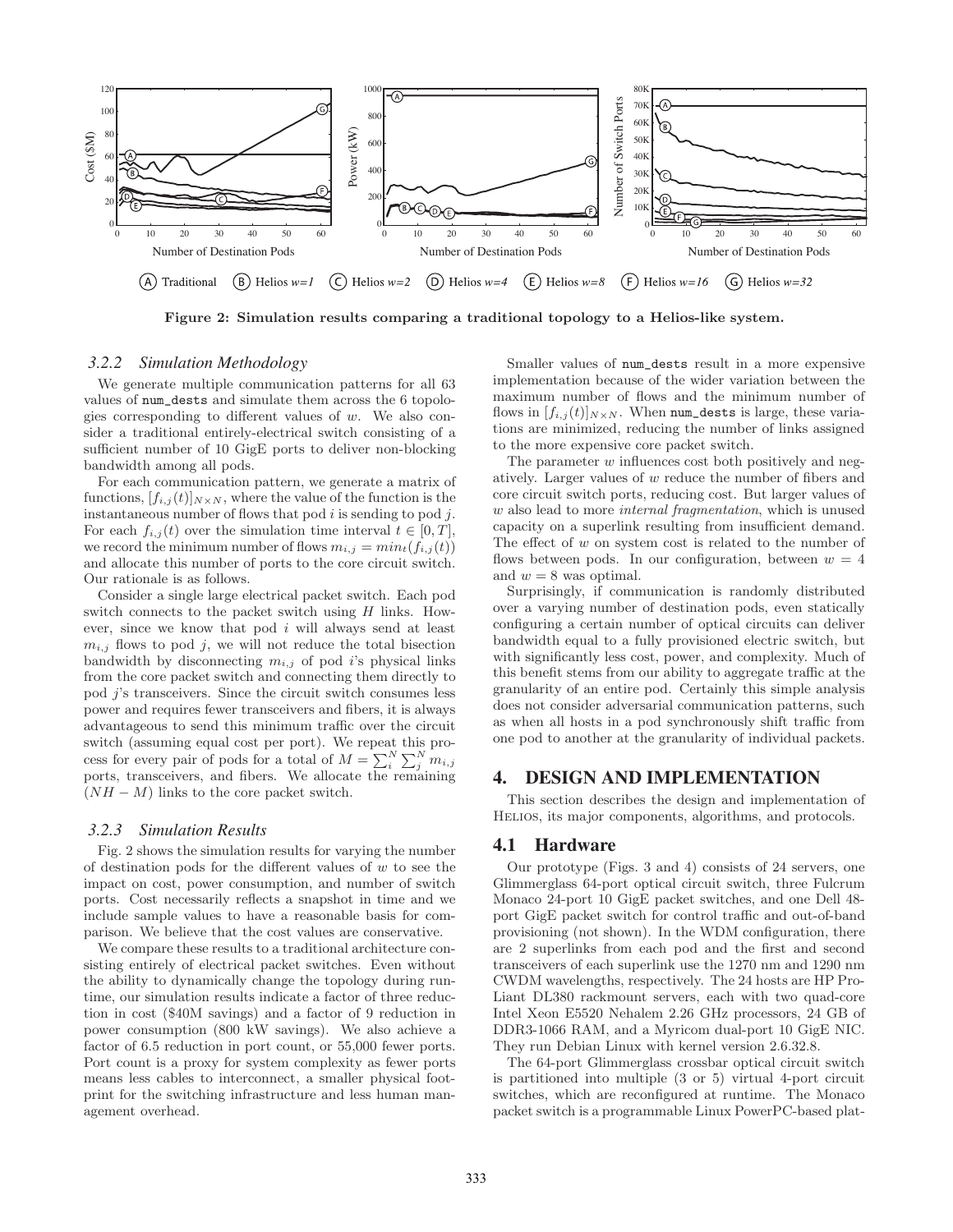

Figure 3: Helios prototype with five circuit switches.



Figure 4: Helios prototype with three circuit switches. Dotted lines are  $w = 2$  superlinks.

form that uses an FM4224 ASIC for the fast path. We partitioned two Monaco switches into two 12-port virtual pod switches each, with 6 downlinks to hosts, 1 uplink to a core packet switch, and 5 uplinks to core circuit switches. We used four ports of a third Monaco switch as the core packet switch. Virtualization allowed us to construct a more balanced prototype with less hardware.

## **4.2 Software**

The HELIOS software consists of three cooperating components (Fig. 5): a Topology Manager (TM), a Circuit Switch Manager (CSM), and a Pod Switch Manager (PSM). The TM is the heart of Helios, monitoring dynamically shifting communication patterns, estimating the inter-pod traffic demands, and calculating new topologies/circuit configurations. The TM is a user-level process totalling 5,049 lines of Python with another 1,400 lines of C to implement the TCP fixpoint algorithm (§4.3.2) and the Edmonds maximum weighted matching algorithm (§4.3.3). In our prototype, it runs on a single server, but in practice it can be partitioned and replicated across multiple servers for scalability and fault tolerance. We discuss the details of the TM's control loop in §4.3.

The CSM is the unmodified control software provided by Glimmerglass, which exports a TL1 command-line interface. In synchronous mode, the RPC does not return until after the operation has completed. In asynchronous mode, the RPC may return before the command has completed, and a second message may be generated after the operation finally



Figure 5: Helios control loop.

completes. We used synchronous mode for our evaluation. Neither mode has the ability to notify when the circuit configuration has begun to change or has finished changing.

The PSM runs on each pod switch, initializing the pod switch hardware, managing the flow table, and interfacing with the TM. We chose Layer 2 forwarding rather than Layer 3 routing for our prototype, but our design is general to both approaches. The PSM supports multipath forwarding using Link Aggregation Groups (LAGs). We assign each destination pod its own LAG, which can contain zero or more physical circuit switch uplink ports. If a LAG contains zero ports, then the PSM assigns the forwarding table entries for that destination pod to the packet switch uplink ports. The number of ports in a LAG grows or shrinks with topology reconfigurations. We use the Monaco switch's default hashing over Layer 2, 3 and 4 headers to distribute flows among ports in a LAG.

A limitation of our prototype is that a pod switch cannot split traffic over both the packet switch port as well as the circuit switch ports for traffic traveling to the same destination pod. This is due to a software restriction in the Monaco where a switch port cannot be a member of multiple LAGs.

Each PSM maintains flow counters for traffic originating from its pod and destined to a different pod. Most packet switches include TCAMs for matching on the appropriate packet headers, and SRAM to maintain the actual counters. The Monaco switch supports up to 16,384 flow counters.

The PSM is a user-level process, totalling 1,184 lines of C++. It uses the Apache Thrift RPC library to communicate with the TM. It uses Fulcrum's software library to communicate with the Monaco's FM4224 switch ASIC.

#### **4.3 Control Loop**

The HELIOS control loop is illustrated in Fig. 5.

#### 4.3.1 MEASURE TRAFFIC MATRIX

The TM issues an RPC to each PSM and retrieves a list of flow counters. It combines them into an octet-counter matrix and uses the previous octet-counter matrix to compute the flow-rate matrix. Each flow is then classified as either a mouse flow  $(<15 \text{ Mb/s})$  or an elephant flow and the mice are removed from the matrix. This static cutoff was chosen empirically for our prototype, and more sophisticated mice-elephant classification methods [17] can also be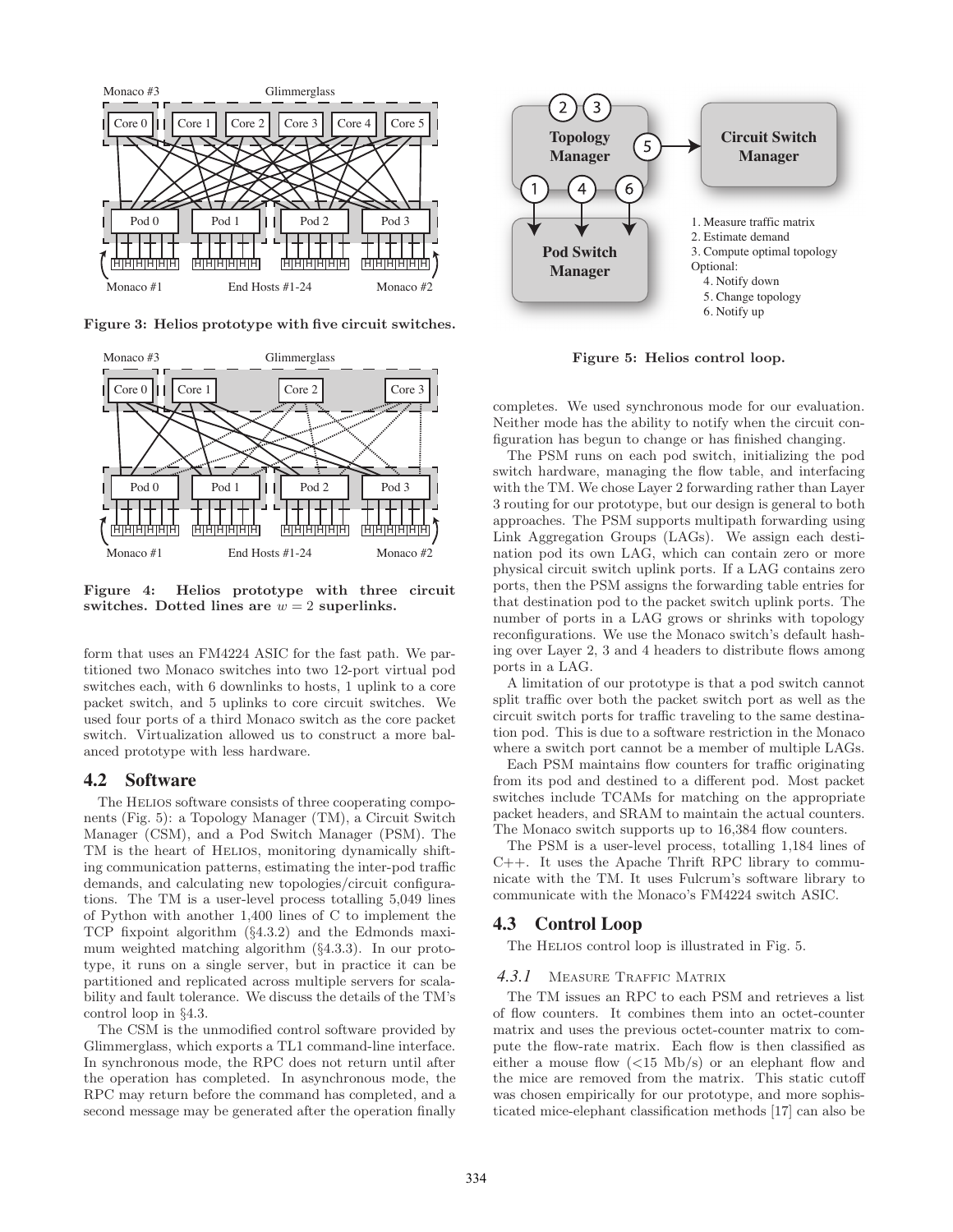

Figure 6: Example of COMPUTE NEW TOPOLOGY with 4 pods and  $w = 4$ .

used. Intuitively, elephant flows would grow larger if they could, whereas mice flows probably would not; and most of the bandwidth in the network is consumed by elephants, so the mice flows can be ignored while allocating circuits.

#### *4.3.2* Estimate Demand

The flow-rate matrix is a poor estimator for the true interpod traffic demand since it is heavily biased by bottlenecks in the current network topology. When used directly, we found that the topology changed too infrequently, missing opportunities to achieve higher throughput. A better demand estimator is the max-min fair bandwidth allocation for TCP flows on an ideal non-oversubscribed packet switch. These computed fixpoint values are the same values that the TCP flows would oscillate around on such an ideal switch. We use an earlier algorithm [2] to compute these fixpoint values. The algorithm takes the flow-rate matrix as input and produces a modified flow-rate matrix as output, which is then reduced down to a pod-rate (demand) matrix by summing flow rates between pairs of pods.

#### *4.3.3* Compute New Topology

Our goal for computing a new topology is to maximize throughput. We formulate this problem as a series of maxweighted matching problems on bipartite graphs, illustrated with an example in Fig. 6. Each individual matching problem corresponds to particular circuit switch, and the bipartite graph used as input to one problem is modified before being passed as input to the next problem. The first set of graph vertices (rows) represents source pods, the second set (columns) represents destination pods, and the directed edge weights represent the source-destination demand or the superlink capacity of the current circuit switch (in parentheses), whichever is smaller. The sum of the edge weights of a particular maximum-weighted matching represents the expected throughput of that circuit switch. Note that we configure circuits unidirectionally, meaning that having a circuit from pod  $i$  to pod  $j$  does not imply the presence of a circuit from pod j to pod i, as shown in Fig. 6, stage  $i + 1$ .

We chose the Edmonds algorithm [7] to compute the maxweighted matching because it is optimal, runs in polynomial time  $(O(n^3)$  for our bipartite graph), and because there are libraries readily available. Faster algorithms exist; however as we show in §5.6, the Edmonds algorithm is fast enough for our prototype.

## 4.3.4 NOTIFY DOWN, CHANGE TOPOLOGY, NOTIFY UP

If the new topology is different from the current topology, then the TM starts the reconfiguration process. First, the TM notifies the PSMs that certain circuits will soon be disconnected. The PSMs act on this message by removing the affected uplinks from their current LAGs, and migrating



Figure 7: Traditional multi-rooted network of packet switches.

forwarding entries to the core packet switch uplinks if required. This step is necessary to prevent pod switches from forwarding packets into a black hole while the topology is being reconfigured. Second, the TM instructs the CSMs to actually change the topology. Third, the TM notifies the PSMs that the circuits have been re-established (but to different destination pods). The PSMs then add the affected uplinks to the correct LAGs and migrate forwarding entries to the LAGs if possible.

During both NOTIFY DOWN and NOTIFY UP, it is possible for some packets to be delivered out of order at the receiver. However, our experiments did not show any reduction in throughput due to spurious TCP retransmissions.

## **5. EVALUATION**

We evaluated the performance of HELIOS against a fullyprovisioned electrical packet-switched network arranged in a traditional multi-rooted tree topology (Fig. 7). We expect this traditional multirooted network to serve as an upper bound for our prototype's performance, since it does not have to pay the overhead of circuit reconfiguration. We partitioned one Cisco Nexus 5020 52-port 10 GigE switch into four virtual 12-port pod switches, with one virtual switch per untagged VLAN. All six uplinks from each pod switch were combined into a single Link Aggregation Group (Ether-Channel), hashing over the Layer 2 and 3 headers by default. We partitioned a second such switch into six virtual 4-port core switches.

# **5.1 Communication Patterns**

In this section, we describe the communication patterns we employed to evaluate HELIOS. Since no data center network benchmarks have yet been established, we initially tried running communication-intensive applications such as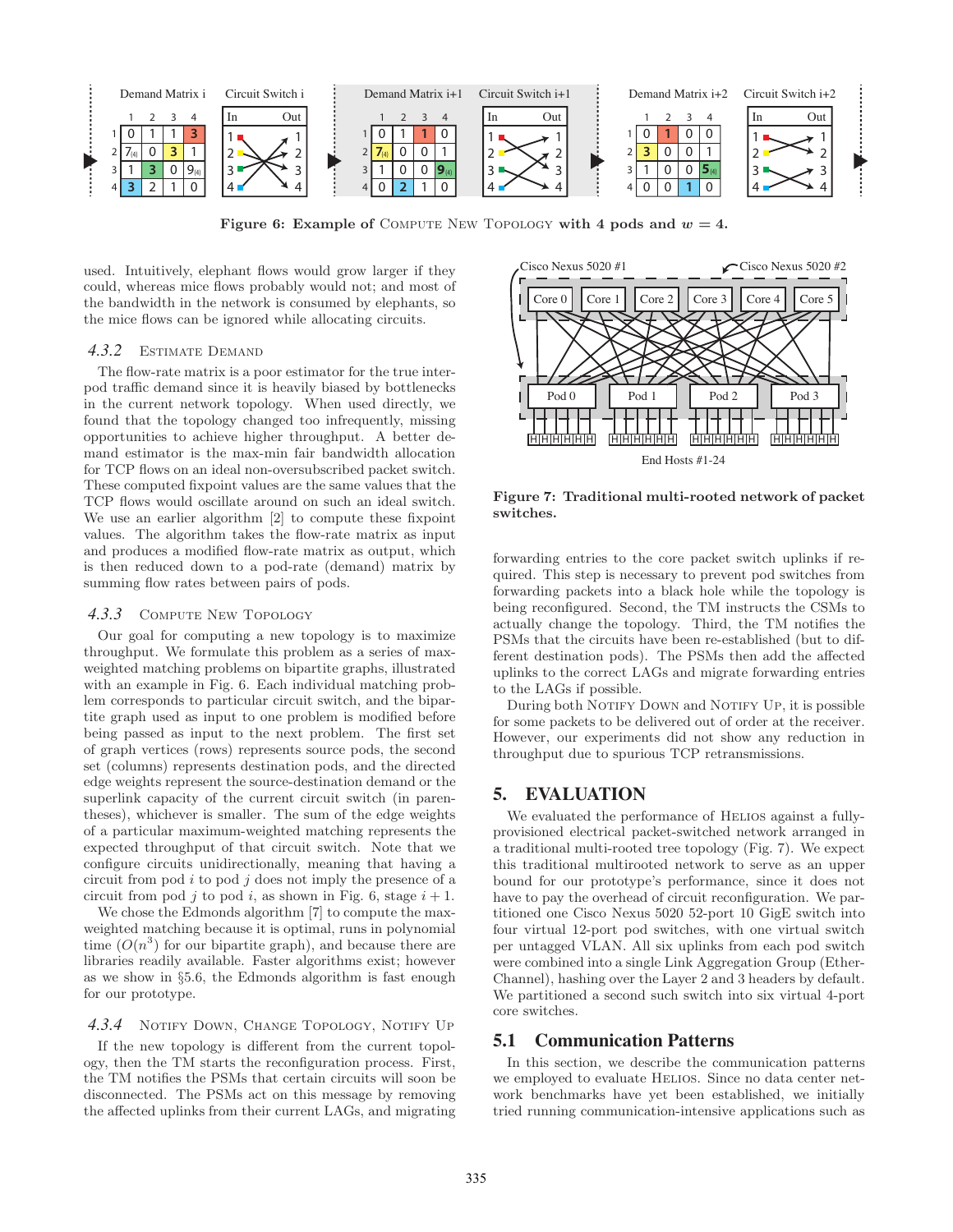

Figure 8: PStride (4s) on Helios using the baseline Fulcrum software.

Hadoop's Terasort. We found that Hadoop only achieved a peak aggregate throughput of 50 Gb/s for both configurations of Helios and the experimental comparison network. We sought to stress HELIOS beyond what was possible using Hadoop, so we turned our attention to synthetic communication patterns that were not CPU or disk I/O bound. Each pattern is parameterized by its stability, the lifetime in seconds of a TCP flow. After the stability period, a new TCP flow is created to a different destination. In all communication patterns, we had the same number of simultaneous flows from each host to minimize differences in hashing effects.

Pod-Level Stride (PStride). Each host in a source pod i sends 1 TCP flow to each host in a destination pod  $j =$  $(i+k)$  mod 4 with k rotating from 1 to 3 after each stability period. All 6 hosts in a pod i communicate with all 6 hosts in pod j; each host sources and sinks 6 flows simultaneously. The goal of PStride is to stress the responsiveness of the TM's control loop, since after each stability period, the new flows can no longer utilize the previously established circuits.

Host-Level Stride (HStride). Each host i (numbered from 0 to 23) sends 6 TCP flows simultaneously to host  $j = (i + 6 + k) \mod 24$  with k rotating from 0 to 12 after each stability period. The goal of HStride is to gradually shift the communication demands from one pod to the next. HStride's pod-to-pod demand does not change as abruptly as PStride's and should not require as many circuits to be reconfigured at once. Intuitively, the aggregated pod-to-pod demand is more stable than individual flows.

Random. Each host sends 6 TCP flows simultaneously to one random destination host in a remote pod. After the stability period, the process repeats and different destination hosts are chosen. Multiple source hosts can choose the same destination host, causing a hotspot.

#### **5.2 Debouncing and EDC**

While building our prototype, our initial measurements showed very poor performance, with throughput barely above that of the core packet switch used in isolation, when stability is less than 4 seconds. Fig. 8 shows a PStride pattern with a stability of 4 seconds. Upon closer inspection, we found phases of time where individual TCP flows were idle for more than 2 seconds.

We identified debouncing as the source of the problem. Debouncing is the technique of cleaning up a signal gener-



Figure 9: PStride (4s) on Helios after disabling the 2s "debouncing" feature.



Figure 10: PStride (4s) on Helios after disabling both the 2s "debouncing" feature as well as EDC.

ated from a mechanical connection. When plugging a cable into a switch, the link goes up and down rapidly over a short time frame. Without debouncing, there is a potential for these rapid insertion and removal events to invoke multiple expensive operations, such as causing a routing protocol to issue multiple broadcasts.

Debouncing works by detecting a signal and then waiting a fixed period of time before acting on the signal. In case of the Monaco switch, it was waiting two seconds before actually enabling a switch port after detecting the link. Since switch designers typically assume link insertion and removal are rare, they do not optimize for debouncing time. However, in Helios, we rapidly disconnect and reconnect ports as we dynamically reconfigure circuits to match shifting communication patterns.

We programmed Fulcrum's switch software to disable this functionality. The result was a dramatic performance improvement as shown in Fig. 9. The periods of circuit switch reconfiguration were now visible, but performance was still below our expectations.

After many measurements, we discovered that the Layer 1 PHY chip on the Monaco, a NetLogic AEL2005, took 600 ms after a circuit switch reconfiguration before it was usable. Most of this time was spent by an Electronic Dispersion Compensation (EDC) algorithm, which removes the noise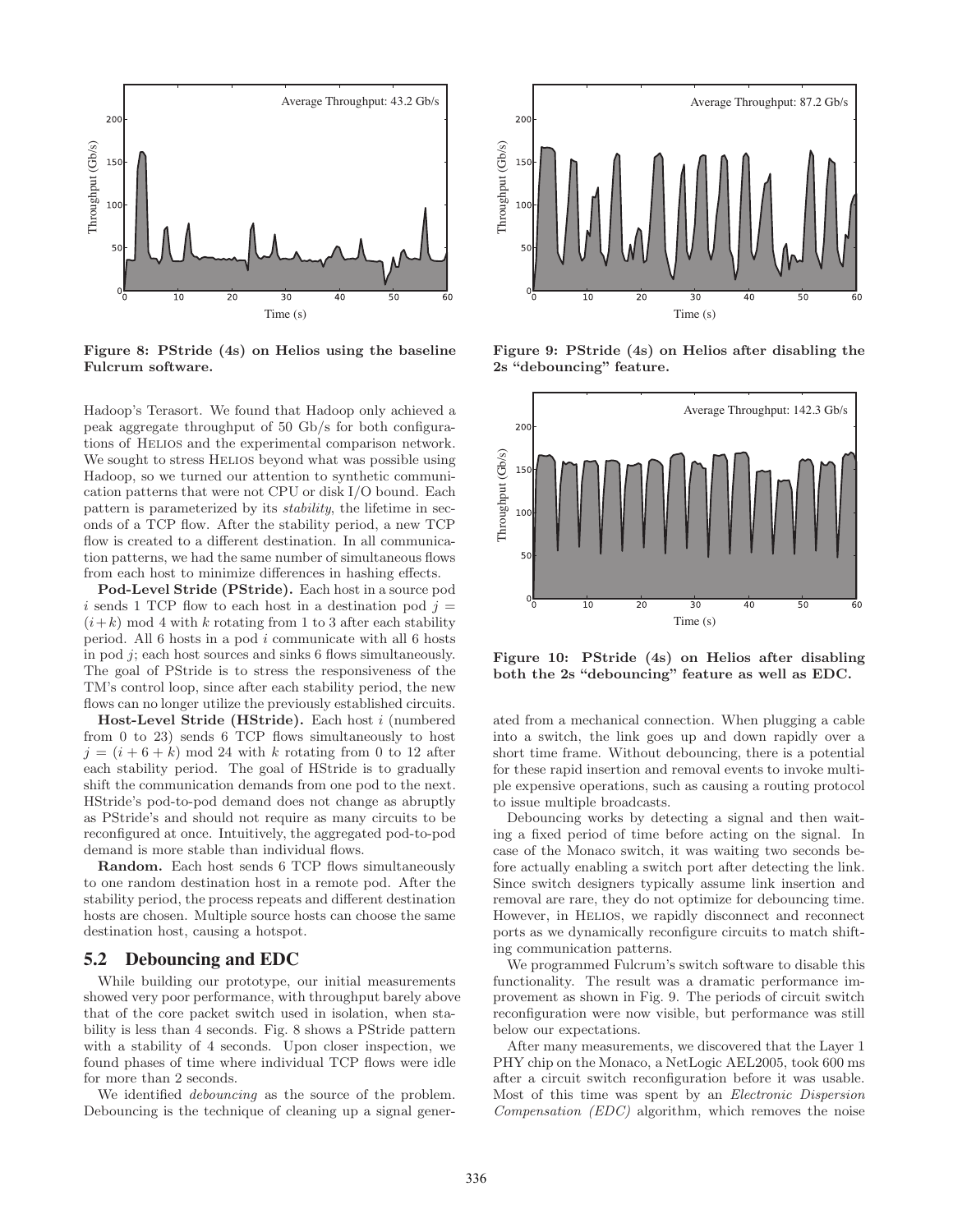introduced by light travelling over a long strand of fiber. We disabled EDC and our system still worked correctly because we were using relatively short fibers and transceivers with a relatively high power output. After disabling EDC, performance again improved (Fig. 10). Now each change in flow destinations and corresponding circuit switch reconfiguration was clearly visible, but the temporary periods of lost capacity during circuit reconfigurations were much shorter. Even with EDC disabled, the PHY still took 15ms after first light before it was usable. In general, our work suggests opportunities for optimizing PHY algorithms such as EDC for the case where physical topologies may change rapidly.

One problem with multi-rooted trees, including HELIOS, is that throughput is lost due to hotspots: poor hashing decisions over the multiple paths through the network. This can be seen in Fig. 10 where the heights of the pillars change after every stability period. These types of hashing effects should be less pronounced with more flows in the network. Additionally, complementary systems such as Hedera [2] can be used to remap elephant flows to less congested paths.

# **5.3 Throughput versus Stability**

Having considered some of the baseline issues that must be addressed in constructing a hybrid optical/electrical switching infrastructure, we now turn our attention to Helios performance as a function of communication characteristics. The most important factor affecting Helios performance is inter-pod traffix matrix stability, which is how long a pair of pods sustains a given rate of communication. Communication patterns that shift too rapidly would require either too many under-utilized circuits or circuit-switching times not available from current technology.

Fig. 11 shows the throughput delivered by Helios for the communication patterns in §5.1. Each bar represents the mean across 5 trials of the average throughput over 60 second experiments. We varied the stability parameter from 0.5 seconds up to 16 seconds. First, we observed that higher stability leads to higher average throughput because more stable communication patterns require fewer circuit switch reconfigurations. Second, the throughput achieved by Helios with WDM is comparable to the throughput achieved without WDM. This indicates that WDM may be a good way to reduce the cost, power consumption, and cabling complexity of a data center network without hurting performance for certain communication patterns. Third, for the same value of stability, throughput is generally better for HStride compared to PStride since the inter-pod traffic matrix is more stable. This suggests that even for low stability of individual flows, Helios can still perform well.

# **5.4 Unidirectional Circuits**

We designed HELIOS to use either unidirectional circuits or bidirectional circuits. If port A in pod 1 connects to port B in pod 2, then bidirectional circuits would have port B in pod 2 connected back to port A in pod 1 through another circuit. Traditional approaches to establishing circuits employ bidirectional circuits because of the assumption of full duplex communication. However, unidirectional circuits have no such constraint and can better adapt to asymmetric traffic demands. For example, when transferring a large index from one pod to another, most of the traffic will flow in one direction.

This is illustrated in Fig. 12, which shows throughput for



Figure 11: Throughput as a function of stability.

a PStride communication pattern with 4 seconds of stability. Throughput with unidirectional circuits closely matches that of the traditional network during the stable periods, whereas bidirectional circuit scheduling underperforms when the pod-level traffic demands are not symmetric. During intervals with asymmetric communication patterns, bidirectional circuit scheduling is only half as efficient as unidirectional scheduling in this experiment. The higher throughput of the traditional network comes from two factors: first, our prototype does not split traffic between circuit switches and packet switches, and second, the traditional network does not suffer from temporary capacity reductions due to circuit switch reconfigurations. All other HELIOS results in this paper use unidirectional circuits.

The 10G Ethernet standard includes a feature that complicates unidirectional circuits. If a Layer 1 receiver stops receiving a valid signal, it shuts off its paired Layer 1 transmitter. The assumption is that all links are bidirectional, so the loss of signal in one direction should disable both sides of the link in order to simplify fault management in software. In practice, we did not see any performance degradation from this feature since we reconfigure a set of circuits in parallel, and since we keep all links active. However, this feature increases the size of the failure domain: if one transceiver fails, all other transceivers in the same daisy-chained cycle are disabled. This problem can be solved by having the TM connect a failed transceiver in loopback, thus preventing it from joining a cycle with other transceivers.

## **5.5 How Responsive is Helios?**

The length of the control loop is the most important factor in determining how quickly Helios can react to changing communication patterns. As discussed in §4.3, the control loop is composed of three mandatory stages (1-3) executed every cycle, and three optional stages (4-6) executed only when changing the topology (see Fig. 5). Measurements of our prototype, summarized in Fig. 13, show that the mandatory portion of a cycle takes approximately 96.5 ms, whereas the optional portion takes an additional 168.4 ms.The two